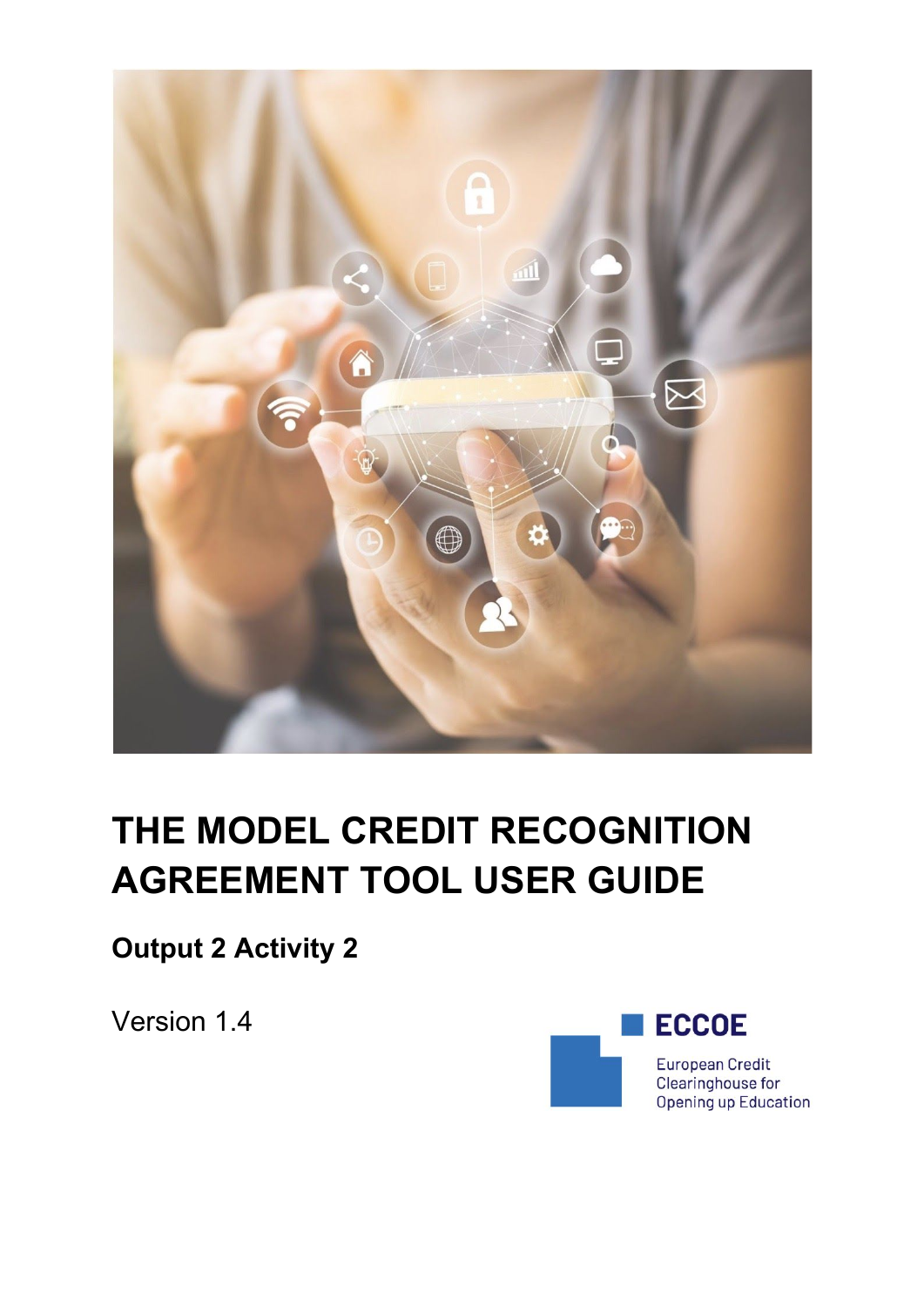### **TABLE OF CONTENTS**

| 1. Introduction                                                        |   |
|------------------------------------------------------------------------|---|
| 2. User notes                                                          | 5 |
| 3. Using the MCRA tool                                                 | 6 |
| 3.1. MCRA recognition examples                                         |   |
| 3.2. The unidirectional cross-institutional recognition<br>of a course |   |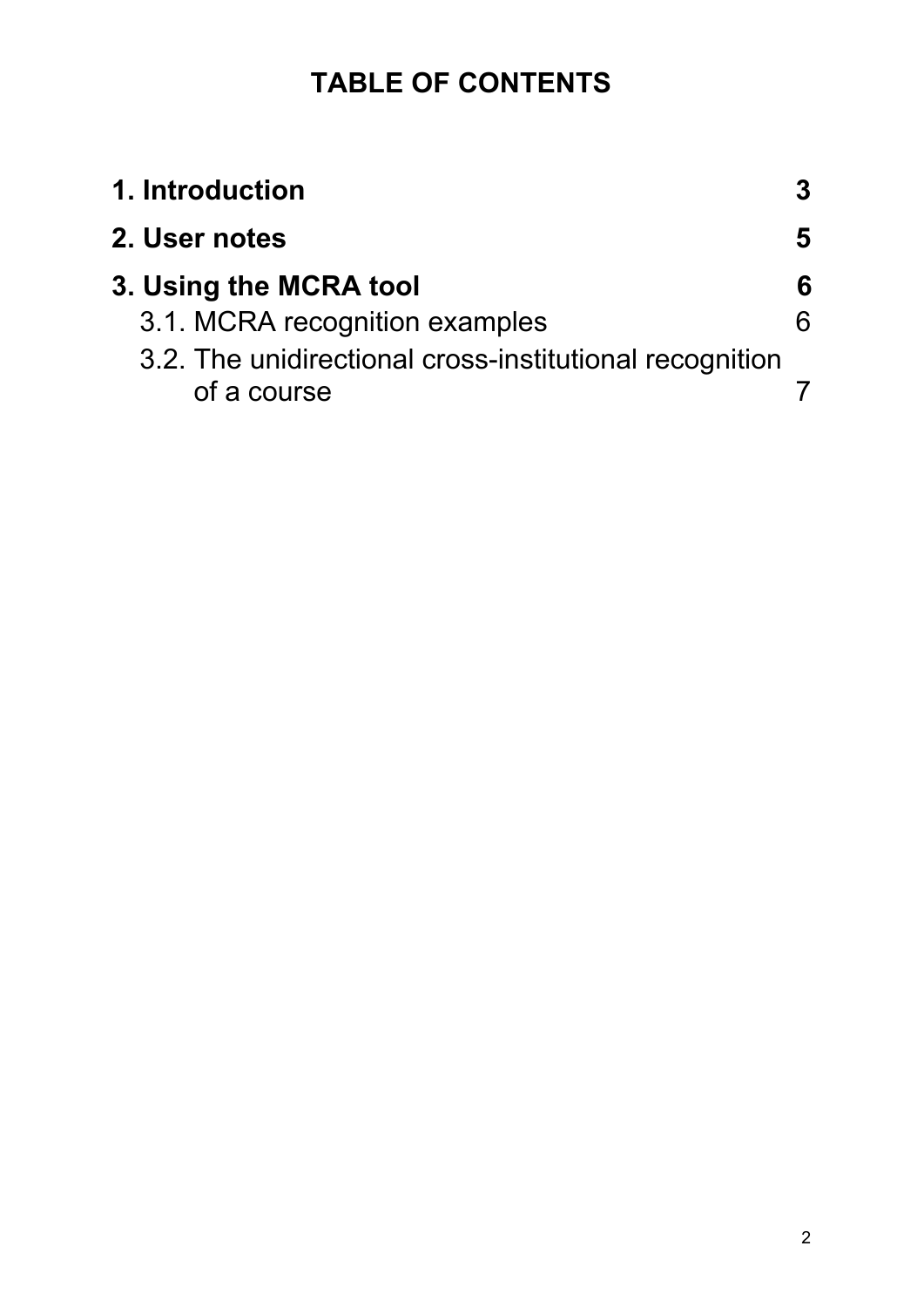# <span id="page-2-0"></span>**1. Introduction**

A key objective of the ECCOE project (2019-1-FR01-KA203-062951) is the facilitation and potentiation of the way in which higher education institutions (henceforth, HEIs) can establish cross-institutional course recognition agreements. The Model Credit Recognition Agreement (henceforth, MCRA) is intended to formalise different types of cross-institutional course recognition as part of the ECCOE-System.

The MCRA could have been developed as a simple document to be filled in, shared, and eventually signed by the relevant HEIs. However, the decision was taken to design and develop an online tool to make the preparation of MCRAs more flexible and easier. The tool, as such, is a WordPress web form presenting a template of an MCRA. It enables the template to be completed semi-automatically to include the information that the ECCOE-System already contains about a given HEI. The advantages of the tool include:

- 1. Being able to see the process steps that an HEI in the ECCOE-System goes through when considering a recognition, together with any conditions that are applicable to reaching a successful agreement, before actually starting the preparation process.
- 2. Once actually started, the tool semi-automatically configures an MCRA, to include information relevant to an agreement with a given HEI. Hence, as an MCRA is developed and processed by the different parts of an HEI, it is possible to see what process steps still need to be completed, and what conditions to acceptance still exist.
- 3. Reuse of existing MCRAs to facilitate the preparation of new ones.
- 4. Adding transparency to the MCRA preparation process, so that anyone registered with the ECCOE-System, and having the relevant permissions, can access the MCRAs in preparation.

The template being generated by the tool includes two types of information:

- 1. **Declarative** information, which defines the MCRA, and will be on the final agreement.
- 2. **Procedural** information, which defines what needs to be done by both institutions to turn a template into a final agreement.

The latter is present to help the people developing a given MCRA understand the other HEIs processes and conditions, and represent a form of scaffolding, and will not be on the final agreement.

The philosophy of the tool here is "learn by observing". If an institution wants to see what an MCRA with them might look like, apart from actually reading previous ones, they can use the tool to explore: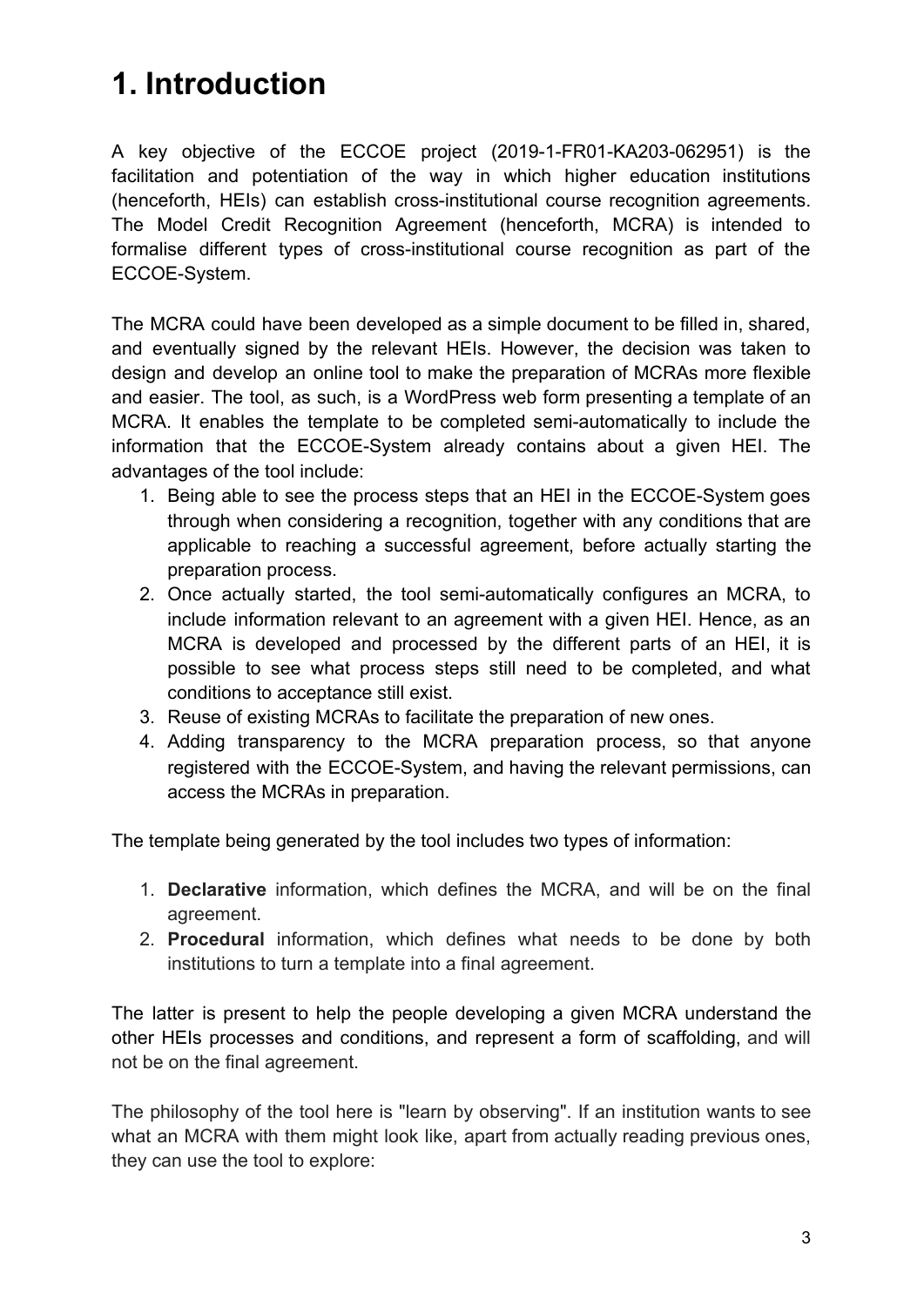- 1. How other partners undertake recognition / validation.
- 2. What kinds of MCRAs can be built.
- 3. What administrative work is required by the HEIs to turn a template into an MCRA.
- 4. Where the bottlenecks can appear in the process.
- 5. The benefits of using the ECCOE-System over writing such an agreement from scratch.

Once the template exists in the system, it can be refined by administrative and legal staff at both HEIs until it is finished<sup>1</sup>. Once finished, the template is then an MCRA, and can be printed to be signed by the corresponding signatories.

<sup>&</sup>lt;sup>1</sup> In the current version of the system only one person can edit the document. To share a document, during development, it should be submitted, which will generate a PDF.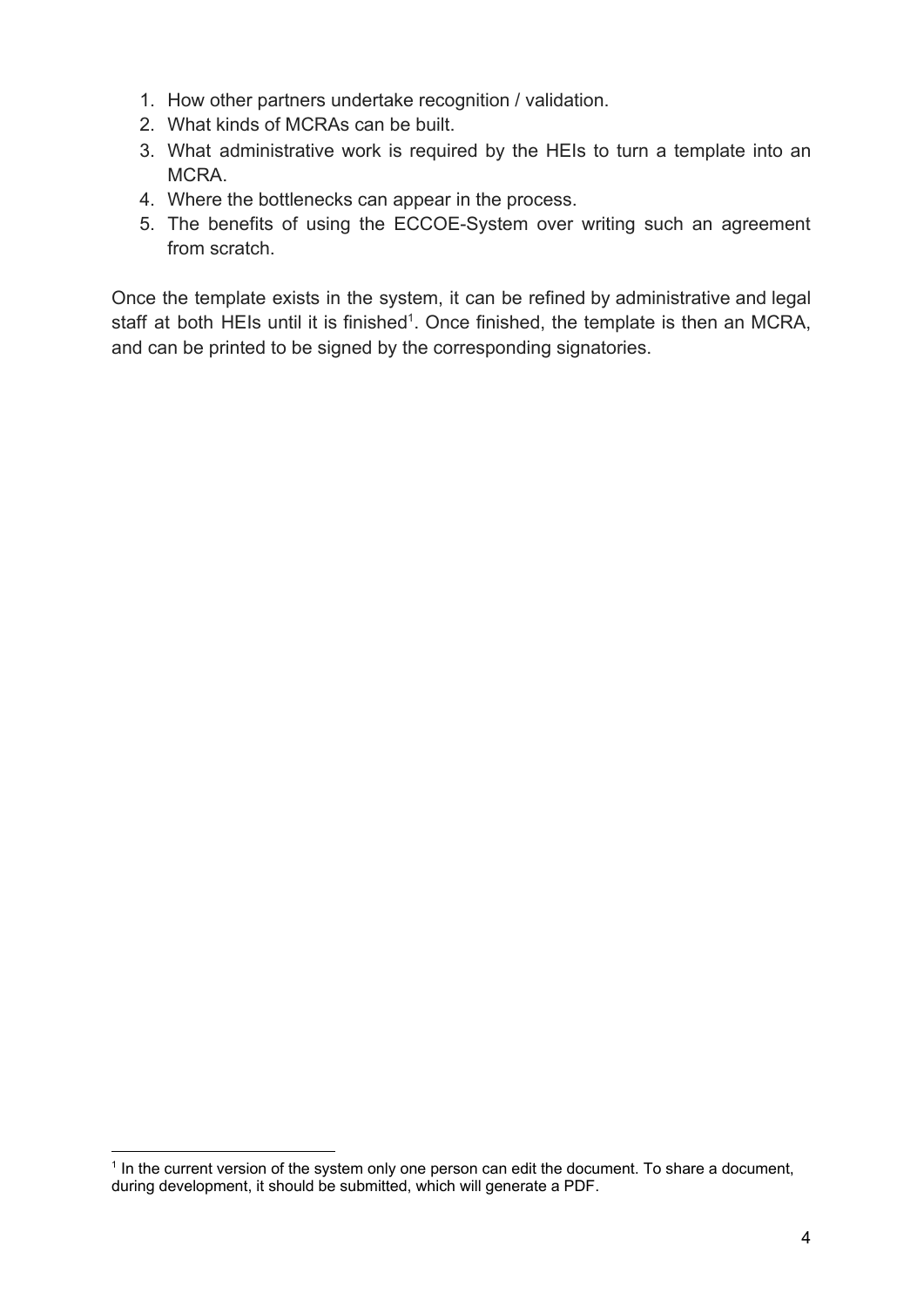## <span id="page-4-0"></span>**2. User notes**

- 1. The current version of the tool does not permit editing of an MCRA by more than one person. So a single user from an HEI (in these examples, USER-A from HEI-A, typically the one initiating the recognition process) has to prepare the MCRA. During the preparation phase it can be exported as PDF to be shared with others for comments, such as USER-B from HEI-B.
- 2. The four types of recognition contemplated in the tool are:
	- a. **Faculty level Formal Learning** refers to the recognition by a specific faculty at an HEI of courses taught at another HEI as part of an educational programme of a nationally accredited qualification, such as an undergraduate or Master's degree.
	- b. **Faculty level Non-Formal Learning** refers to the recognition by a specific faculty at an HEI of courses taught outside the formal educational system by another HEI or professional institution, such as a MOOC or vocational training course.
	- c. **Institutional level Formal Learning** refers to the recognition by an HEI (valid across all faculties) of courses taught as part of an educational programme of a nationally accredited qualification, such as an undergraduate or Master's degree.
	- d. **Institutional level Non-Formal Learning** refers to the recognition by an HEI (valid across all faculties) of courses taught outside the formal educational system by another HEI or professional institution, such as a MOOC or vocational training course.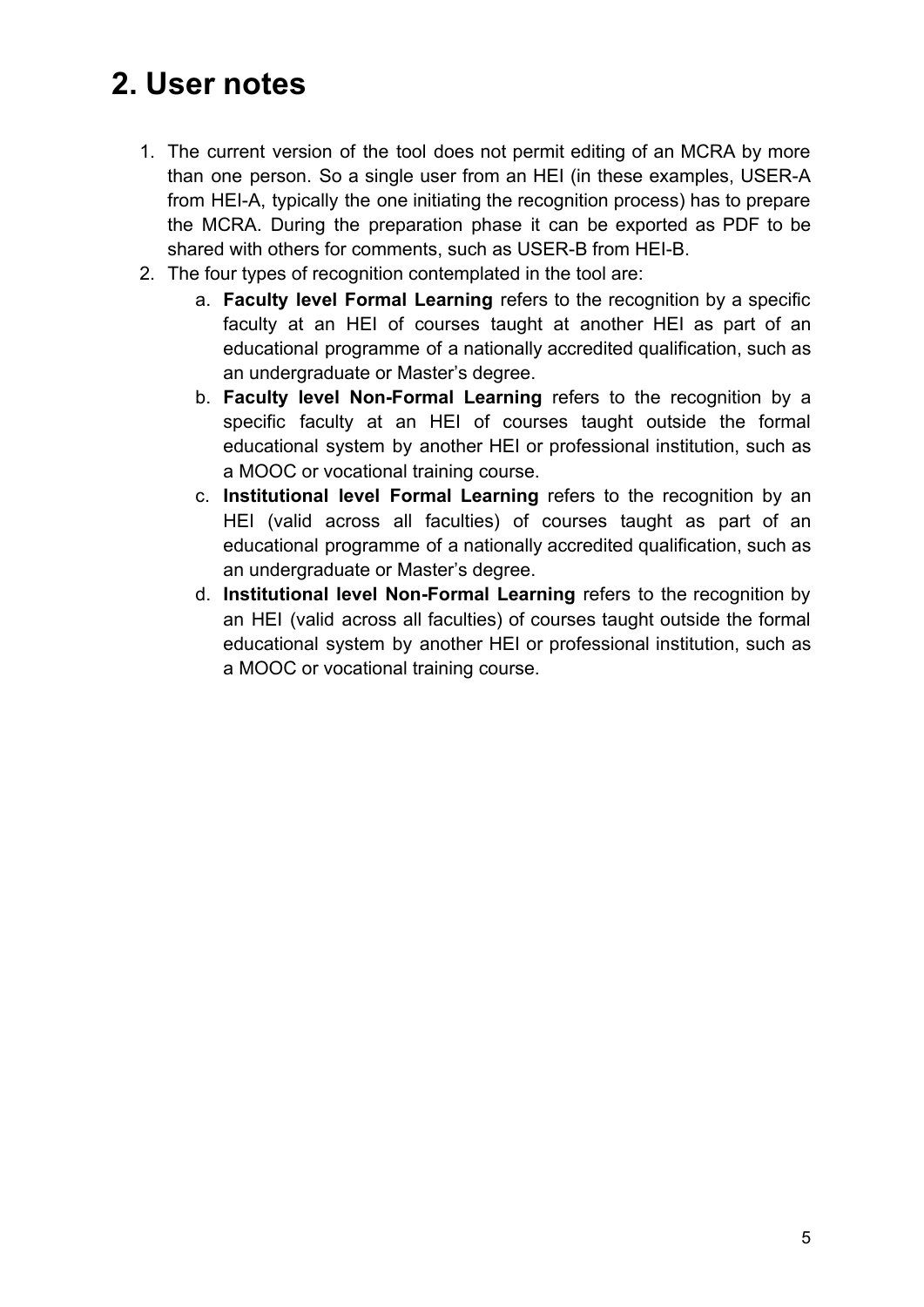## <span id="page-5-0"></span>**3. Using the MCRA tool**

### <span id="page-5-1"></span>**3.1. MCRA recognition examples**

The steps that need to be undertaken to generate an MCRA are presented in the next section. While the MCRA has been designed to be as generic as possible, permitting a wide range of cross-institutional agreements to prepared, the four most common types of MCRA that are expected to be prepared are:

#### **The unidirectional cross-institutional recognition of a course**

Here, an HEI wants one of their courses to be recognised by another institution (in terms of its credits and content, that can be used by a student in a flexible way, e.g., to be counted as part of the free study credits for a given programme).

#### **The bidirectional cross-institutional recognition of a course**

Here, two HEIs want one of their courses to be recognised as being equivalent by the other institution. This is a reciprocal agreement (e.g., if course X has been studied at HEI-A, it can be recognised at HEI-B to be equivalent to course Y. Similarly, course Y can be recognised at HEI-A as equivalent to course X).

#### **The unidirectional cross-institutional recognition of several courses**

Here, an HEI wants a group of their courses (possibly a study programme or part) to be recognised by another institution (in terms of their credits and content, that can be used by a student in a flexible way, e.g., to be counted as part of the free study credits for a given programme, or in substitution of part of the programme).

#### **The bidirectional cross-institutional recognition of several courses**

Here, two HEIs want a group of their courses to be recognised as being equivalent to a group offered by the other institution. This is a reciprocal agreement (e.g., if course group X has been studied at HEI-A, it can be recognised at HEI-B to be equivalent to course group Y. Similarly, course group Y can be recognised at HEI-A as equivalent to course group X).

During the lifetime of the ECCOE project it is expected that different types of recognition will be added to this list.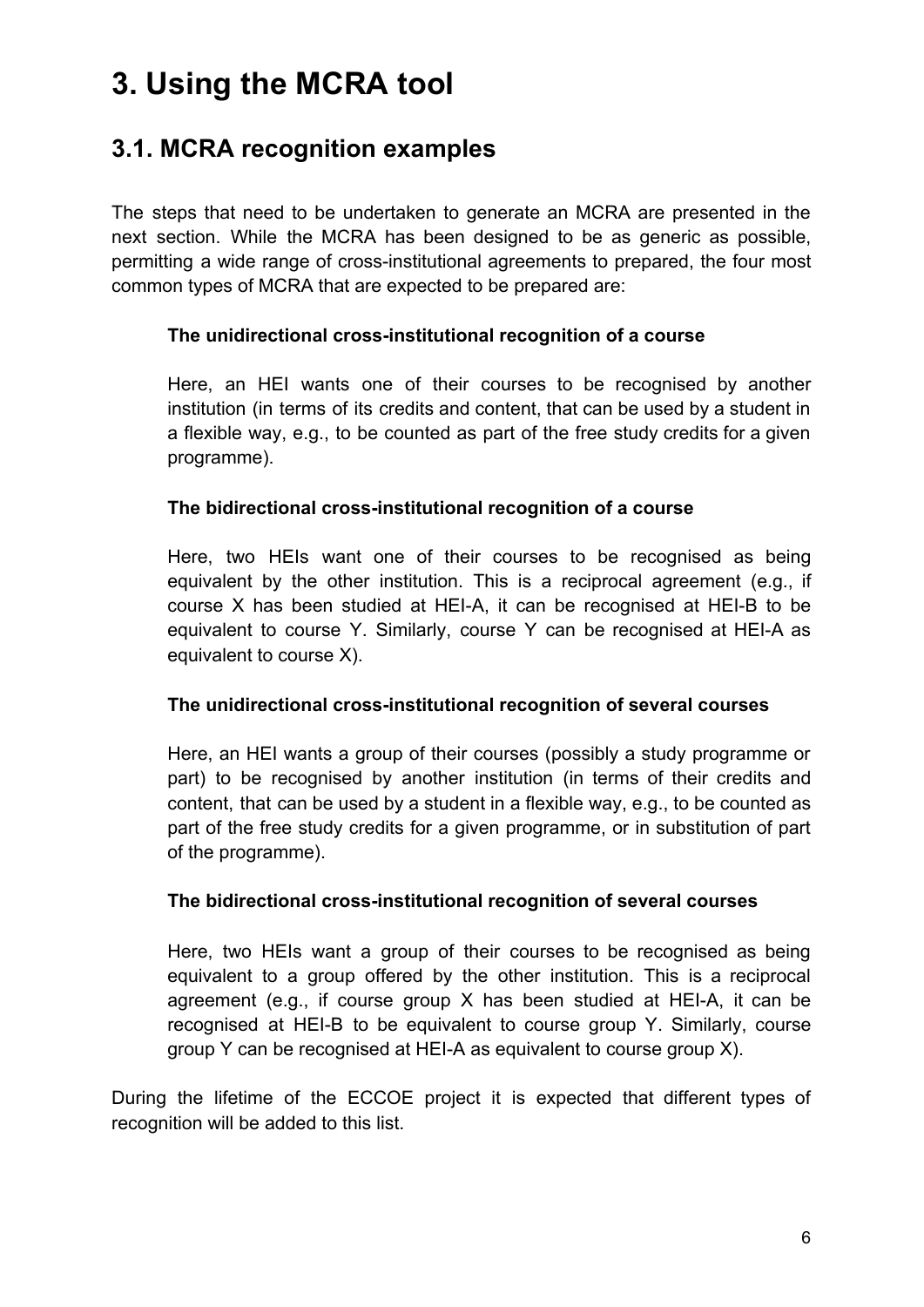### <span id="page-6-0"></span>**3.2. The unidirectional cross-institutional recognition of a course**

#### **Prerequisites**

- 1. The participants highlighted in this recognition process are:
	- a. USER-A from HEI-A (the person who will prepare the MCRA).
	- b. LEGAL-A from HEI-A (the person who will sign the MCRA for HEI-A).
	- c. USER-B from HEI-B (the person who will collaborate in the preparation of the MCRA on behalf of HEI-B, although s/he will not need to use this tool).
	- d. LEGAL-B from HEI-B (the person who will sign the MCRA for HEI-B).

(See note 1 above)

- 2. USER-A needs to check to see if his/her HEI already forms part of the ECCOE-System. In which case the recognition steps and conditions will already be in the system for the MCRA tool. If this is not the case, s/he should contact the relevant department in his/her institution to find out the following information, which needs to be added during the registration process):
	- a. The steps to be taken by the institution (including the relevant actors) in order to establish the agreement.
	- b. The possible conditions, complications, and factors that might affect the successful recognition of a given course by the HEIs.
	- c. The name of the legal representative who will be the signatory of the agreement.
- 3. USER-A will contact the relevant actors or department at HEI-B to identify USER-B and ensure that HEI-B is registered with the ECCOE System. If this is not the case, then HEI-B needs to register before an MCRA can be generated using the tool.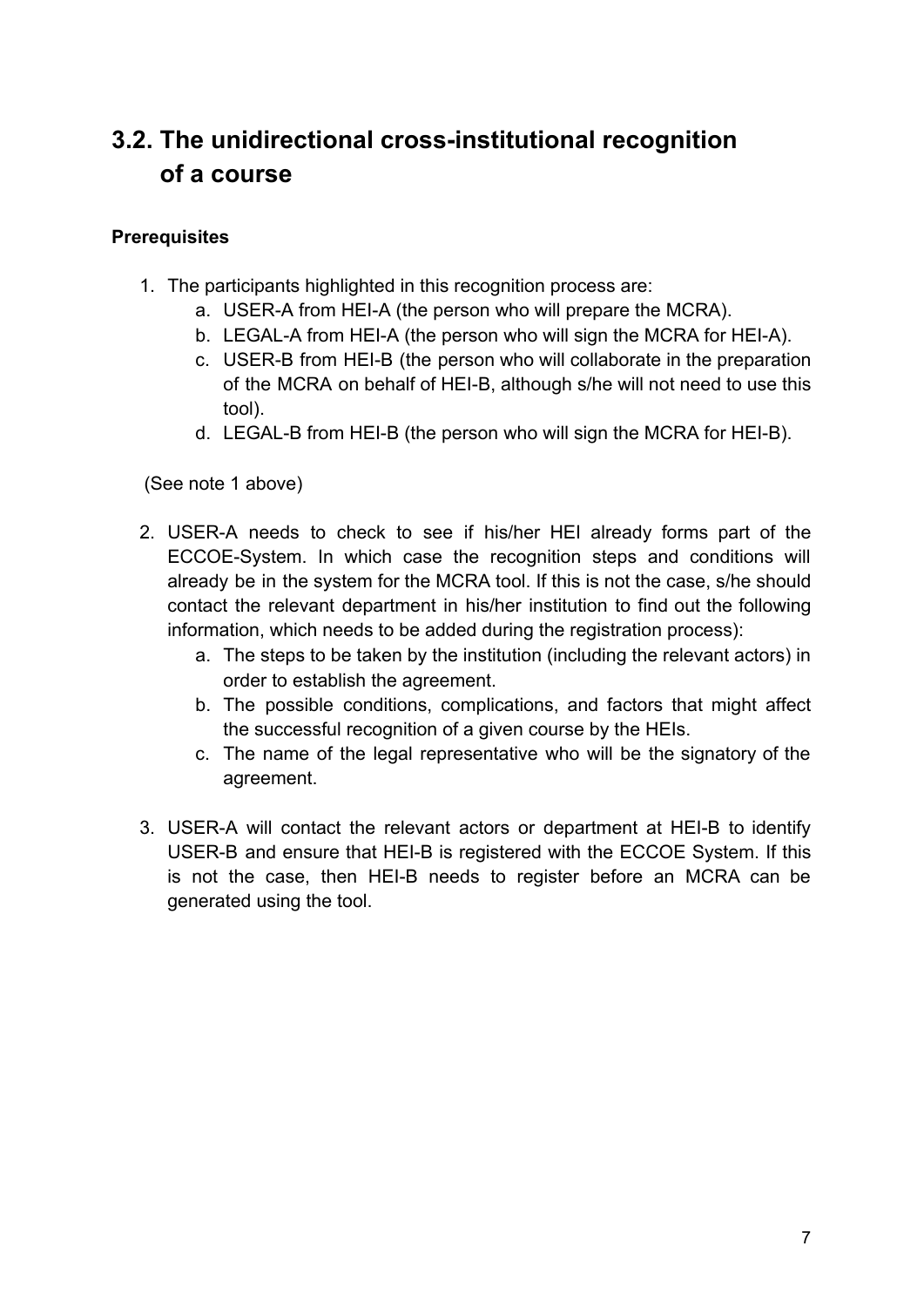- 1. USER-A must register with a user name and password in order to access and manage MCRAs, if s/he hasn't done so already. Here is the link: <https://eccoe.eu/register/#/>
- 2. USER-A needs to include the general institutional data using the option **"Add the data about your institution for the MCRA"** on the frontpage of the tool (if this does not already exist for the HEI). This is a crucial step, since if this information is not provided, the MCRA can not be completed in the next step since the information will not be held in the system. The data that need to be collected and included in this step are the following:
	- a. Name of the respondent; Your institution (name and acronym);
	- b. Type of recognition (see note 2 above);
	- c. Full description of the recognition required;
	- d. Objective of the recognition;
	- e. Institution process steps that have to be undertaken in order to achieve the proposed recognition;
	- f. Conditions of the potential recognition/validation process.
- 3. Once all the data of the previous step is complete, the next step is for USER-A to include all the required information necessary to generate an MCRA by selecting the option **"Prepare your MCRA"** on the frontpage of the tool. The data that needs to be selected or included in this step are the following:
	- a. Section 1: Write a significant title for the agreement, for example (for each of the four types highlighted above):

| <b>Recognition example</b>                                                  | Title                                                                                                                                                                    |
|-----------------------------------------------------------------------------|--------------------------------------------------------------------------------------------------------------------------------------------------------------------------|
| The unidirectional<br>cross-institutional recognition<br>of a course        | Unidirectional agreement by HEI-B for<br>the recognition of MOOC TITLE offered<br>by HEI-A                                                                               |
| The bidirectional<br>cross-institutional recognition<br>of a course         | Bidirectional agreement between HEI-A<br>and HEI-B for the recognition of MOOC<br>TITLE offered by HEI-A and MOOC<br>TITLE offered by HEI-B                              |
| The unidirectional<br>cross-institutional recognition<br>of several courses | Unidirectional agreement by HEI-B for<br>the recognition of MOOCs TITLE1 and<br>TITLE2 offered by HEI-A                                                                  |
| The bidirectional<br>cross-institutional recognition<br>of several courses  | Bidirectional agreement between HEI-A<br>and HEI-B for the recognition of MOOCs<br>TITLE1 and TITLE2 offered by HEI-A<br>and MOOCs TITLE3 and TITLE4 offered<br>by HEI-B |